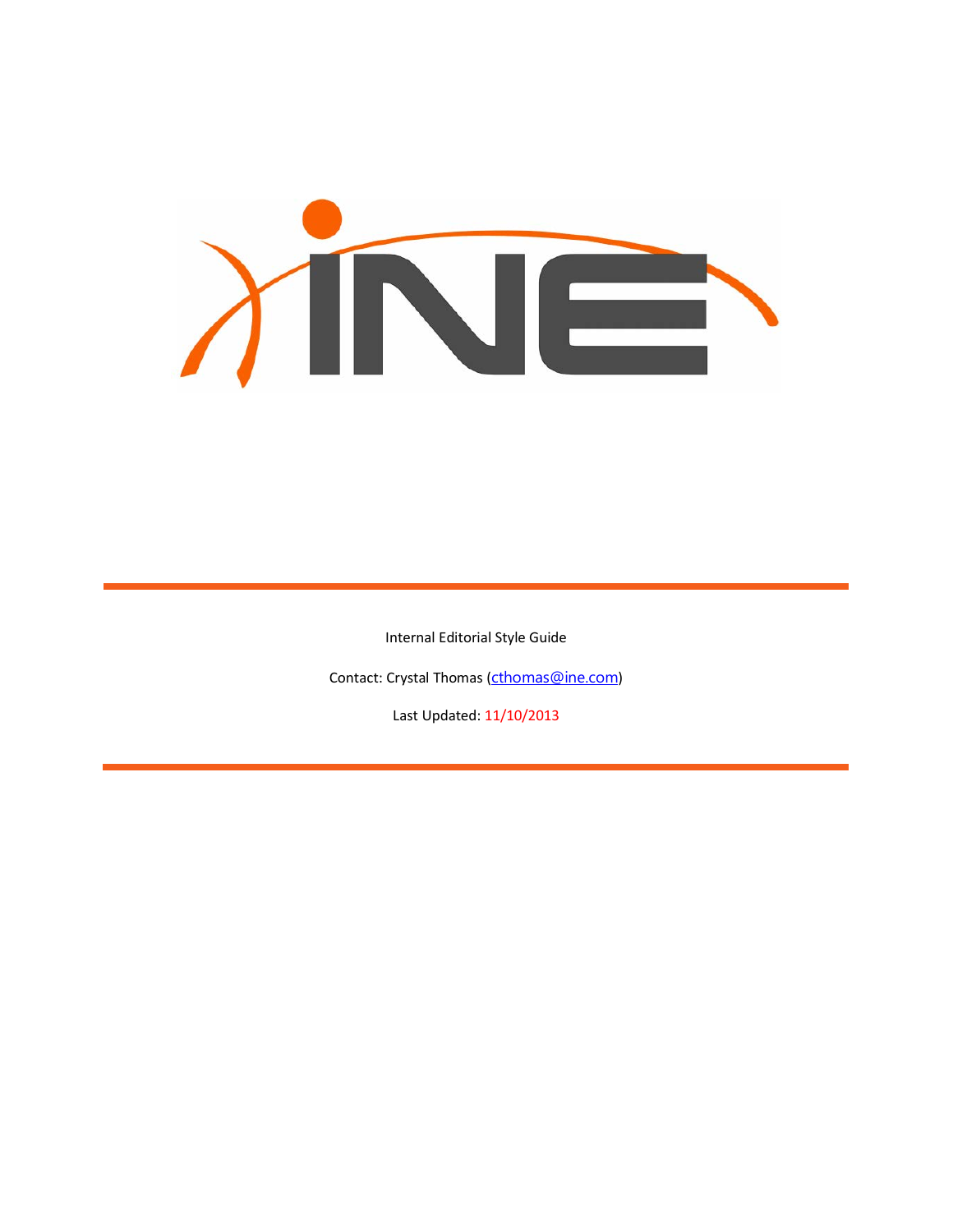# **CONTENTS**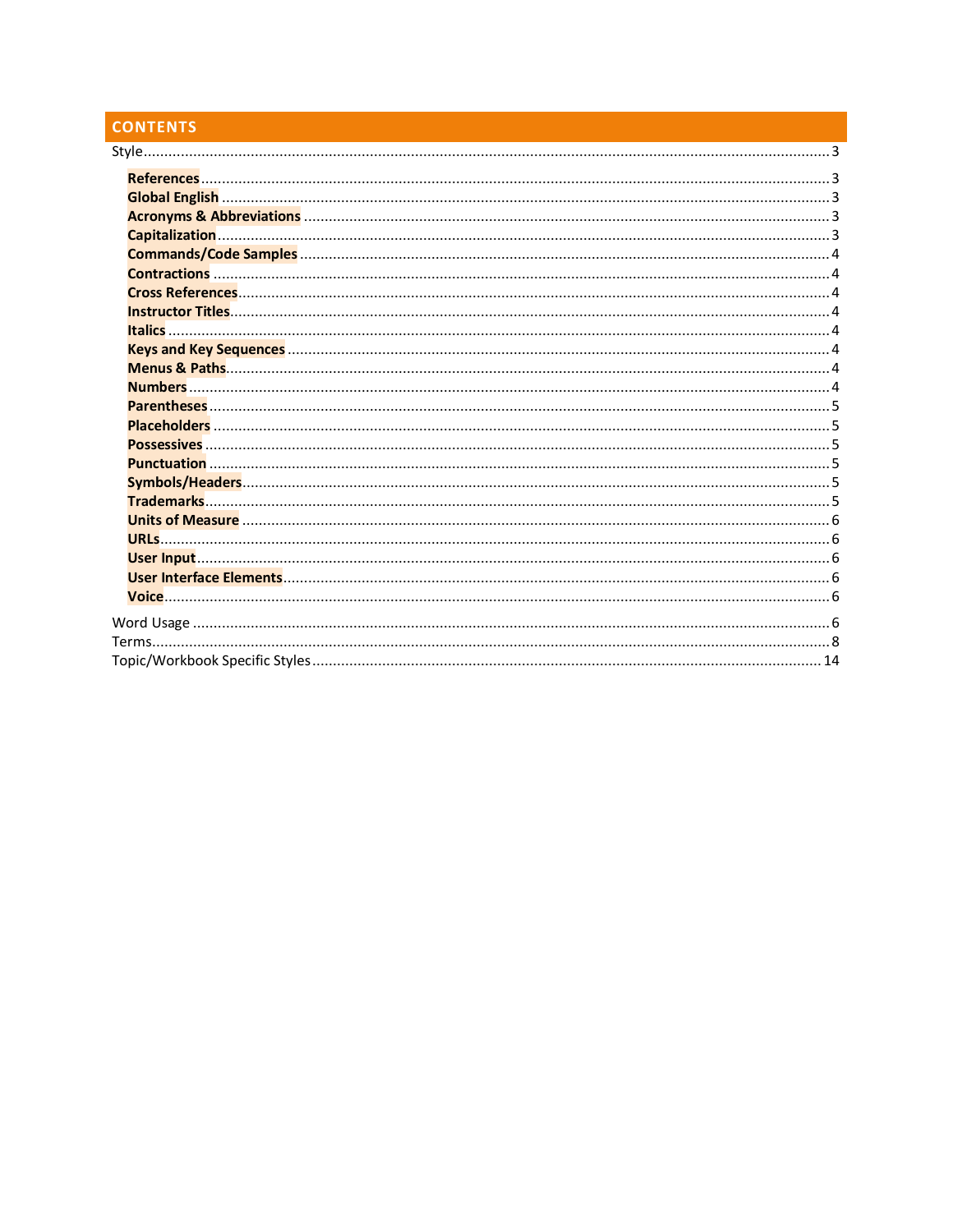# <span id="page-2-0"></span>**STYLE**

## <span id="page-2-1"></span>**REFERENCES**

For style questions not covered by this style guide, consult:

- [Cisco Technical Documentation Style Guide](http://www.cisco.com/en/US/docs/general/style/guide/SGAug09/stylegd.pdf)
- Chicago Manual of Style, *15th ed*.
- Microsoft Manual of Style,  $4^{th}$  *ed.*
- [American Heritage Dictionary of the English Language](http://ahdictionary.com/)

## <span id="page-2-2"></span>**GLOBAL ENGLISH**

We can follow global English guidelines in INE content to:

- Eliminate ambiguity
- Eliminate uncommon non-technical terms and unusual grammatical constructions that non-native speakers (even those who are quite fluent in English) are not likely to be familiar with
- Make English sentence structure more explicit and therefore easier for nonnative speakers (as well as native speakers) to analyze and comprehend
- Eliminate unnecessary inconsistencies

Providing clearer, more-consistent documentation can also reduce calls to technical support. Here is a great introduction to global English[: http://support.sas.com/publishing/pubcat/chaps/60751.pdf](http://support.sas.com/publishing/pubcat/chaps/60751.pdf)

All INE content will be edited with global English guidelines in mind. As a basic reference, here are the **Top rules of global English**: [http://support.sas.com/publishing/bbu/companion\\_site/60751.pdf](http://support.sas.com/publishing/bbu/companion_site/60751.pdf)

## <span id="page-2-3"></span>**ACRONYMS & ABBREVIATIONS**

Spell out abbreviated terms at least at first instance in each reference document, workbook, or slide deck. (Do not spell out commonly known terms.) Follow with the acronym or abbreviation in parenthesis. First-instance example: *command-line interface (CLI)*

Avoid spelling out acronyms or abbreviations in lists, tables, table titles, section titles, captions, or figures – unless

## <span id="page-2-4"></span>**CAPITALIZATION**

Capitalize the first word after a colon for complete sentences.

the term is not commonly known and has not yet been spelled out in text.

Use title capitalization\* for

- Buttons
- Section headers
- Chapter titles
- Table headers
- Keyboard key names

\*Capitalize all nouns, verbs (including *is* and other forms of *be*), adverbs (including *than* and *when*), adjectives (including *this* and *that*), and pronouns (including *its*). Capitalize the first and last words, regardless of their parts of speech. Capitalize prepositions that are part of a verb phrase ("Back Up Your Data"). Do not capitalize articles (*a*, *an*, *the*) unless the article is the first word in the title.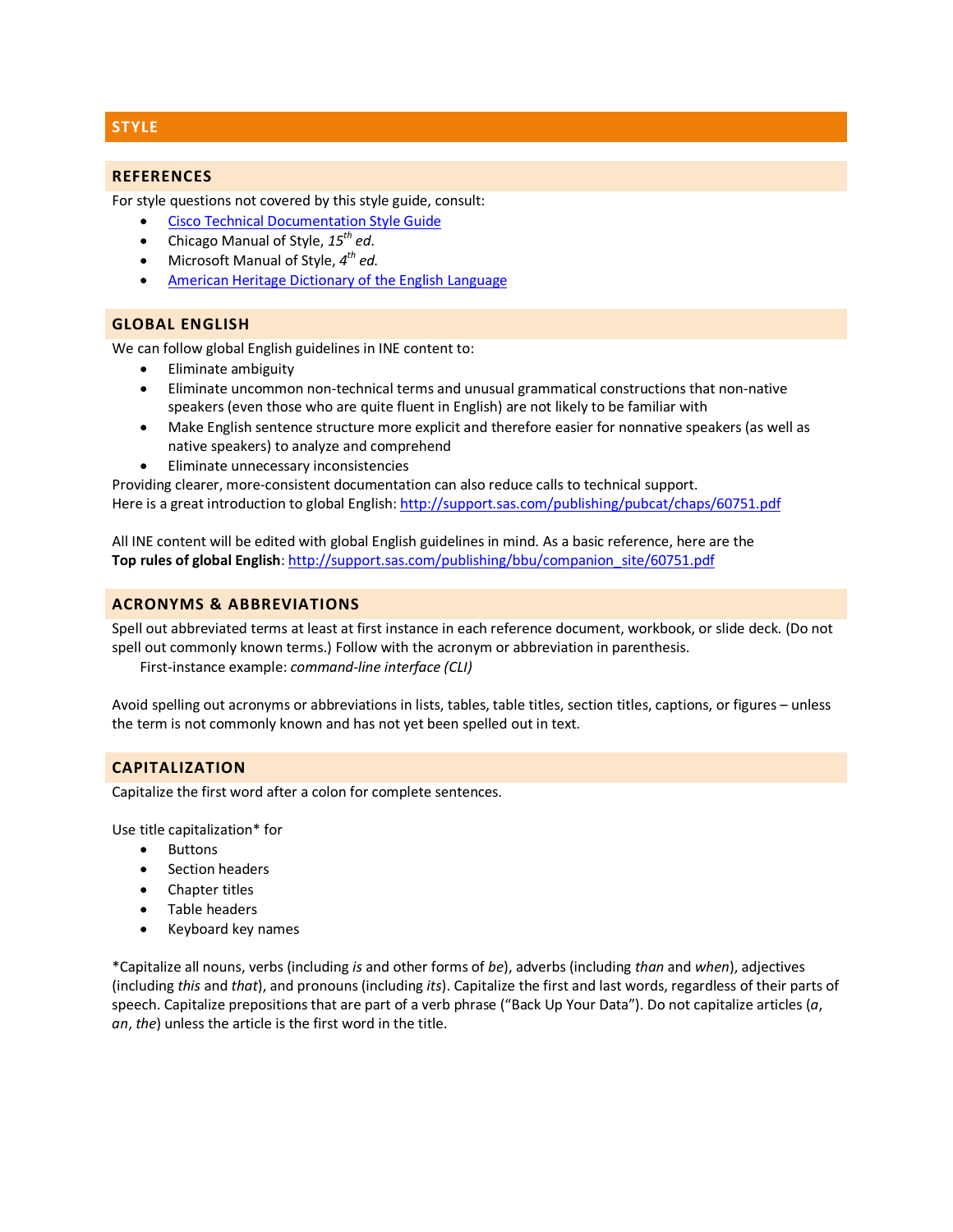## <span id="page-3-0"></span>**COMMANDS/CODE SAMPLES**

Use monospace font for command names, keywords, statements, and any sample code. Bold may be used in addition to monospace formatting if needed for additional visual emphasis.

## <span id="page-3-1"></span>**CONTRACTIONS**

Avoid contractions. They can cause comprehension problems for readers whose native language is not English.

## <span id="page-3-2"></span>**CROSS REFERENCES**

Set references to any INE published titles in italics.

Enclose cross-references to sections and subsections within a document, web page, or page in an application/tool in quotes.

*Below the "Graded Mock Labs v4" section, click…*

See also *above/below* in th[e Word Usage](#page-5-5) section of this guide.

## <span id="page-3-3"></span>**INSTRUCTOR TITLES**

Names and titles of INE instructors should appear as: CCIEx5 #2210 Brian Dennis

## <span id="page-3-4"></span>**ITALICS**

In addition to instances called out specifically in this section, italicize:

- Words or phrases used for emphasis
- Newly introduced terms
- INE published titles

#### <span id="page-3-5"></span>**KEYS AND KEY SEQUENCES**

Set in bold when instructing user input. Use dashes in key sequences. No quotation marks. Initial capitalization. *Press Ctrl-Shift-6, and then press X.* 

#### <span id="page-3-6"></span>**MENUS & PATHS**

To separate options in a path, use right-angle brackets (>) surrounded by spaces. Make sure that line breaks occur after an angle bracket—not before (that is, a right-angle bracket should not be the first character on a line). *Choose Start > Programs.*

#### <span id="page-3-7"></span>**NUMBERS**

Spell out under 10. Use numerals for 10 or more. Exceptions may be made on a case-by-case basis.

#### EXCEPTIONS:

- If a number higher than 10 (particularly a unit of measure) appears in the same sentence, use Arabic numerals for all the numbers.
- If the number represents a value that the user enters, use an Arabic numeral.
- For adjacent numbers, spell out one for clarity (usually the shorter, more easily read one). For example: six 1/2-inch cables.

Ranges of Numbers: Use the word *to* for ranges of numbers in text. Use an en dash (–) to represent a range of numbers in a table, unless the table entry contains text; in that case, use *to*.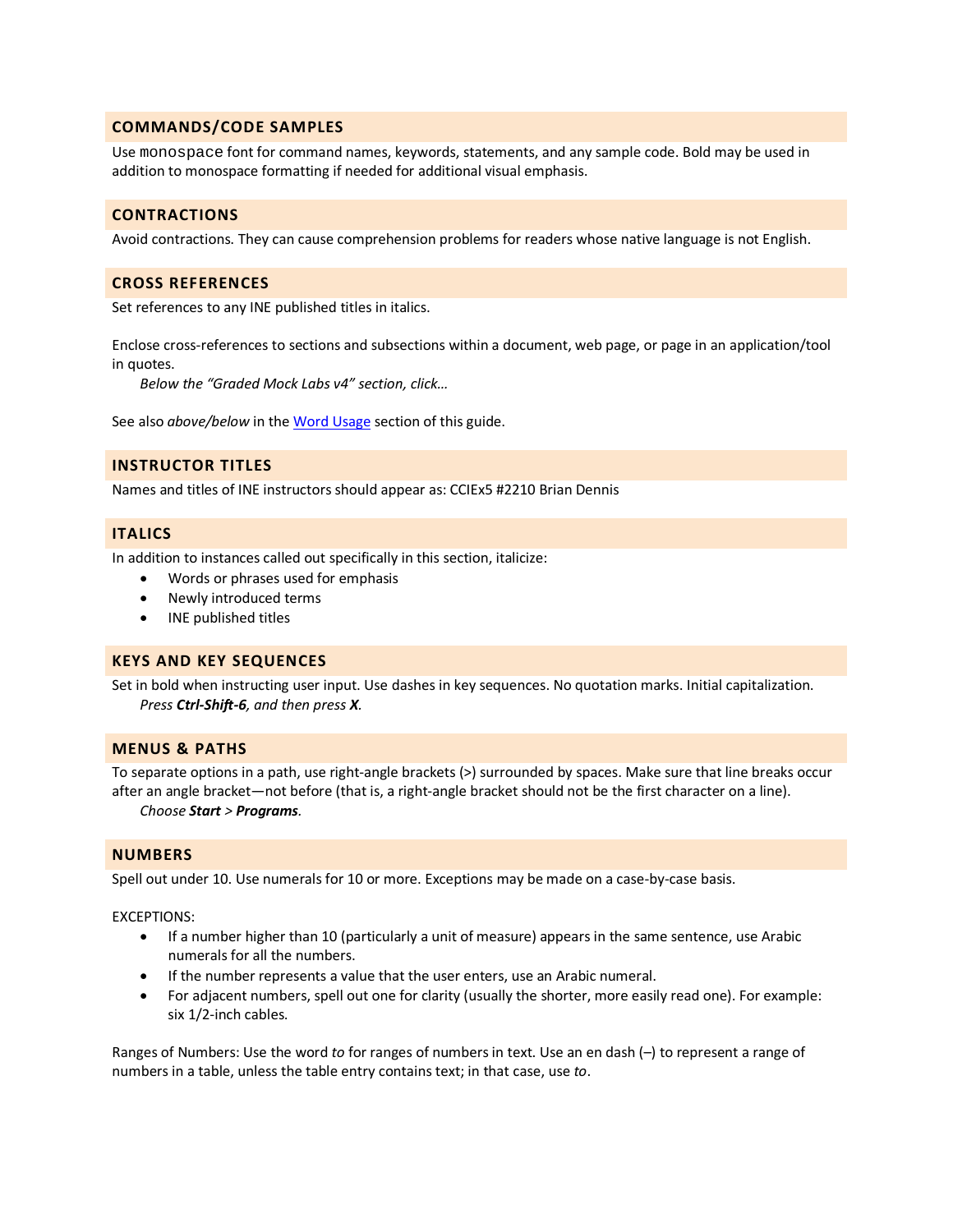## <span id="page-4-0"></span>**PARENTHESES**

Do not add *(s)* to a word to indicate that it can be construed as either singular or plural unless you have no other choice. This can cause confusion for non-native English speakers. Usually the best solution is to simply use the plural form of the word.

## <span id="page-4-1"></span>**PLACEHOLDERS**

Use italics for placeholder text. Ex: "Log in as "rack $X$ " where X is your rack number..."

#### <span id="page-4-2"></span>**POSSESSIVES**

Avoid using possessives. They can cause comprehension problems for readers whose native language is not English.

Correct: Connect the cable to the router port.

Incorrect: Connect the cable to the router's port.

## <span id="page-4-3"></span>**PUNCTUATION**

**Commas:** Use the serial comma. (In a series of three or more elements, separate each element with a comma.)

**Hyphens:** Generally, follow the *Chicago Manual of Style* for hyphenation rules.

Hyphenate:

- Two or more words that precede and modify a noun as a unit if confusion might result: *lower-left corner*
- Two words that precede and modify a noun as a unit if one of the words is a past or present participle: *copy-protected disk*
- Two words that precede and modify a noun as a unit if the two modifiers are a number or single letter and a noun or participle: *16-bit bus*

Avoid suspended compound adjectives. (A compound word with a suspended hyphen does not include the second part of the compound, such as "first-" in "first- and second-generation computers.") If you must use them to save space, include a hyphen with both the first and second adjectives of the compound. Avoid forming suspended compounds from one-word adjectives that are not hyphenated.

Hyphenate compound numerals and fractions: *one-third of the page*, *three sixty-fourths*

Do not put a hyphen between an adverb ending in *ly* and the verb or adjective it modifies: *highly graphical interface*

**Quotation marks:** In general, commas and periods should be placed *within* quotation marks. Exceptions should only be made when the quoted material could be misinterpreted to include the quotation mark. *Follow the instructions in "Submitting an Emergency Trouble Ticket."*

**Spaces:** Use a *single* space between sentences, in accordance with modern online and print publication standards.

## <span id="page-4-4"></span>**SYMBOLS/HEADERS**

In titles and headers, use the *&* symbol instead of *and*.

## <span id="page-4-5"></span>**TRADEMARKS**

Unless under specific contract, INE is not legally obligated to include trademark symbols (®, ™) in text after mention of any third-party product or company, and this should be avoided to prevent errors in use of third-party trademarks.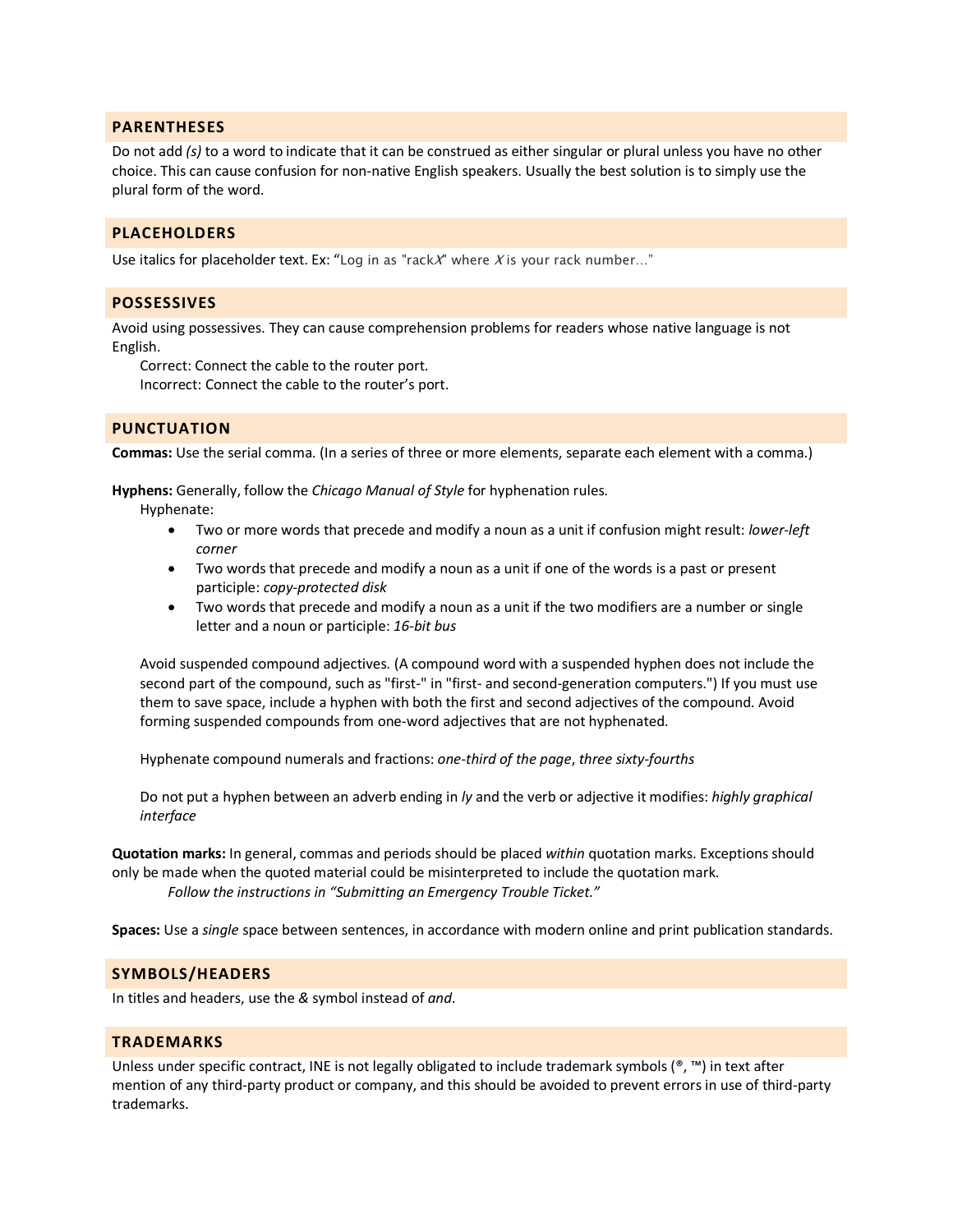For any INE trademarks, it is sufficient to use the appropriate trademark symbol once at first instance.

## <span id="page-5-0"></span>**UNITS OF MEASURE**

The first time you use a unit of measure that might be unfamiliar to readers, spell out the term, and follow it by the abbreviation in parentheses. For subsequent uses within that section, use just the abbreviation. Give the spelledout version of the unit the first time you use it in each chapter or major section, or if it has been some time since you last used it.

In text, always spell out the following simple units of measure: inch, inches, foot, feet, percent, degrees.

Do not abbreviate units of measure if not preceded by a number.

## <span id="page-5-1"></span>**URLS**

Underline.

## <span id="page-5-2"></span>**USER INPUT**

Set in **bold**. If a user input string includes placeholder text, use *bold and italic* for placeholder text. If user input string includes command names, use **bold and monospace** for command names.

## <span id="page-5-3"></span>**USER INTERFACE ELEMENTS**

Set user interface (UI) elements that the user interacts with in **bold**:

UI elements that merely serve as descriptive text should use title capitalization without bold:

*From the File menu, choose Save As.*

*Use the Default Properties window to choose your default settings. Click the Load config button in the Load Product Config box.*

## <span id="page-5-4"></span>**VOICE**

Use the active voice whenever possible.

# <span id="page-5-5"></span>**WORD USAGE**

#### **above/below**

Only use as a documentation cross reference when the referenced content is less than a page away. Preferably, use more specific references, such as "later in this section" or "in the previous subsection."

#### **as**

Do not use to mean *because*.

#### **at**

Use for command lines and prompts: *at the command line, at the prompt*

#### **because**

Preferred over "since" for global English.

#### **check/uncheck**

Use to describe activating or deactivating a check box. *To add a new entry, check the Insert check box.*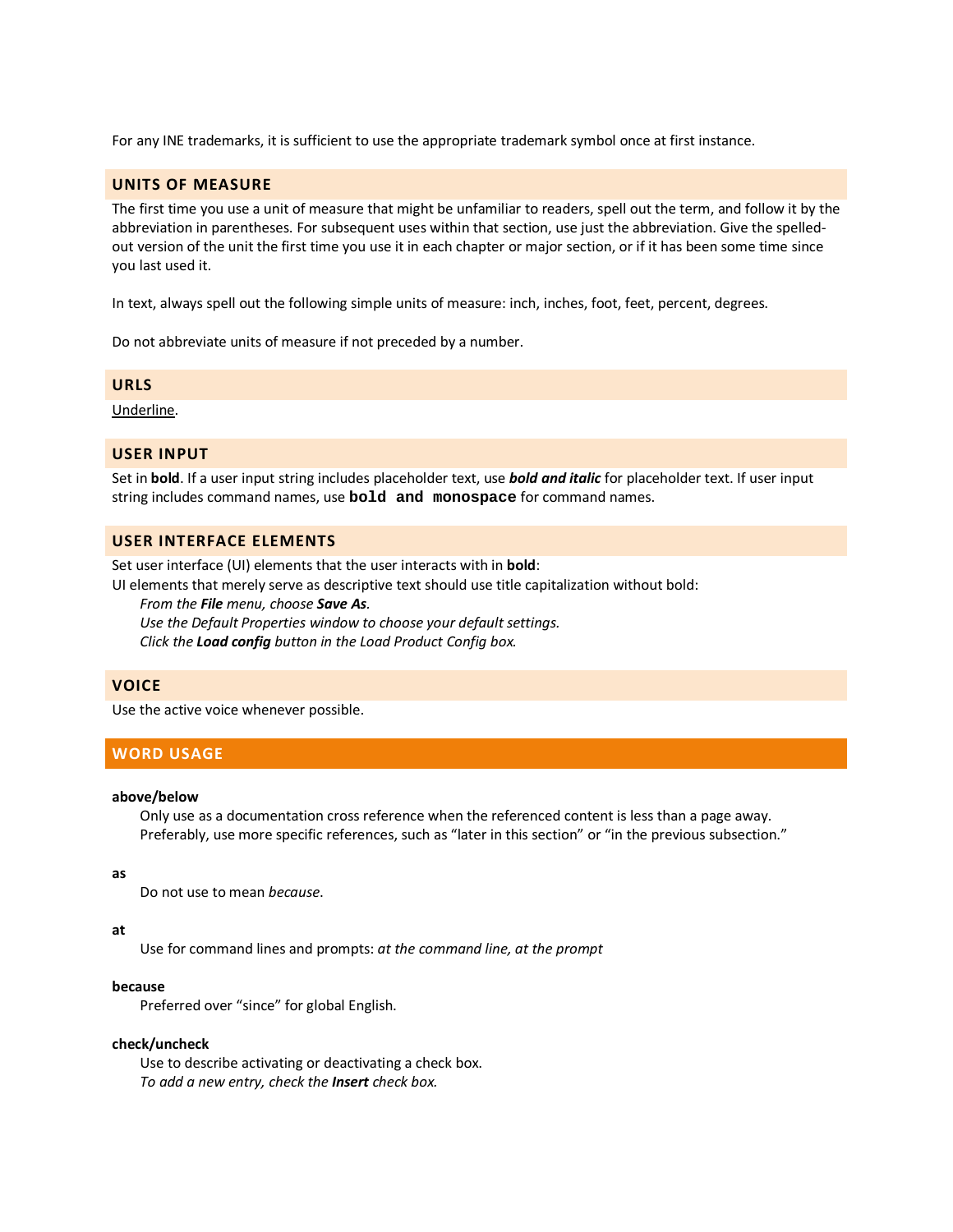#### **choose**

When guiding a user through menu options or drop-down lists, use *choose*, not *select*. *From the File menu, choose Save As.*

#### **click**

- Use *click* (or *double-click* as appropriate) to refer to action taken on links, buttons, menu items, etc.
- Do not specify the left mouse button and do not use the term *left-click* unless the context makes it necessary.
- For actions involving the right mouse button, use *right-click*.
- Do not use *click on*. But *click in* is acceptable to mean clicking anywhere in a window to activate it.

#### **close**

To dismiss a window or document, use *close*. To quit an application, use *exit*.

#### **drop-down list/menu**

Preferred over *pull-down* list/menu (which is less common in technical documentation). If the menu or list has a label, use its name instead: *Select an option from the Xxxx menu.*

#### **email**

No hyphen.

#### **enter**

To insert information or data from the keyboard, use *enter*.

#### **exit**

To quit an application, use *exit*. To dismiss a window or document, use *close*.

#### **from**

You choose items *from* menus.

#### **in**

Use for dialog boxes, panes, windows: *in the dialog box, in the pane*

#### **in order to**

Avoid. Usually, *to* alone will suffice.

**log in, log out** (to Store account and Members site)

#### **need to**

Avoid in technical documentation when possible. For user tasks, use *must*. Avoid anthropomorphizing inanimate objects by using this phrase.

## **offline**

One word, no hyphen.

#### **online**

One word, no hyphen.

#### **open**

For displaying a window, loading a document, or starting an application, use *open*.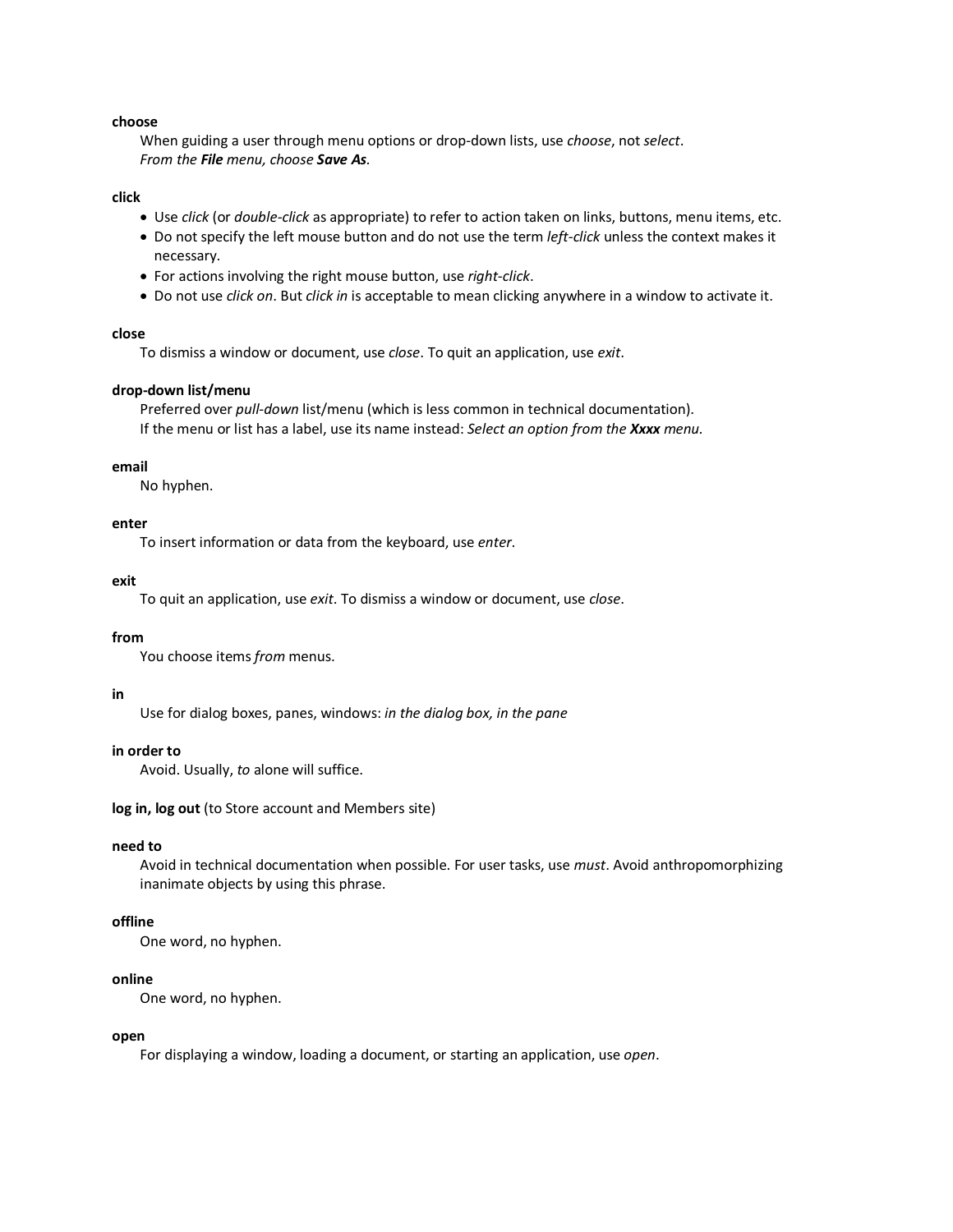#### **press**

- Use to refer to keyboard actions: *Press Enter.*
- Do not use *tap*, *hit*, *strike*, *depress*, or *touch*. Do not use *press* for mouse buttons.

#### **pull-down list/menu**

Less standard term. Use *drop-down* list/menu instead. Or, if available, the name of the item itself: *Select an option from the Xxxx menu.*

#### **select/deselect**

- Use to indicate marking or unmarking text or other elements that are copied or cut.
- Do not use *select* for command buttons. Use *click* instead.
- Do not use *select* for menu options or drop-down lists. Use *choose* instead.

#### **that**

Do not omit *that*. In writing, it can create problems for readers who are less familiar with English idioms.

#### **web, website, web page, web browser**

## <span id="page-7-0"></span>**TERMS**

The following list is a living reference for the spelling, capitalization, and abbreviation of terms, as well as basic definitions. Terms will be added regularly as INE content is created or revised.

#### #

**6to4.** An Internet transition mechanism for migrating from IPv4 to IPv6.

#### **802.1Q tunneling**

A

**Active Directory**

**Adaptive Security Appliance (ASA)**

**Advanced Integration Module for Cisco Unity Express (AIM-CUE)**

**area border router (ABR)**

## B

**blueprint.** Cisco-provided detailed outline of the topics likely to appear on the lab exam. Lowercase. Ex: *CCIE Service Provider Version 3.0 blueprint*

**Bootcamp**. *Live* INE instructor-led course, either onsite or online.

Capitalized.

Course title structure:

- <Certification abbreviation> <Track Name> <# of Days>-Day Live Bootcamp
- <Certification abbreviation> <Track Name> <# of Days>-Day Online Bootcamp

Do not refer to video downloads as bootcamps, even if they are recorded from bootcamps.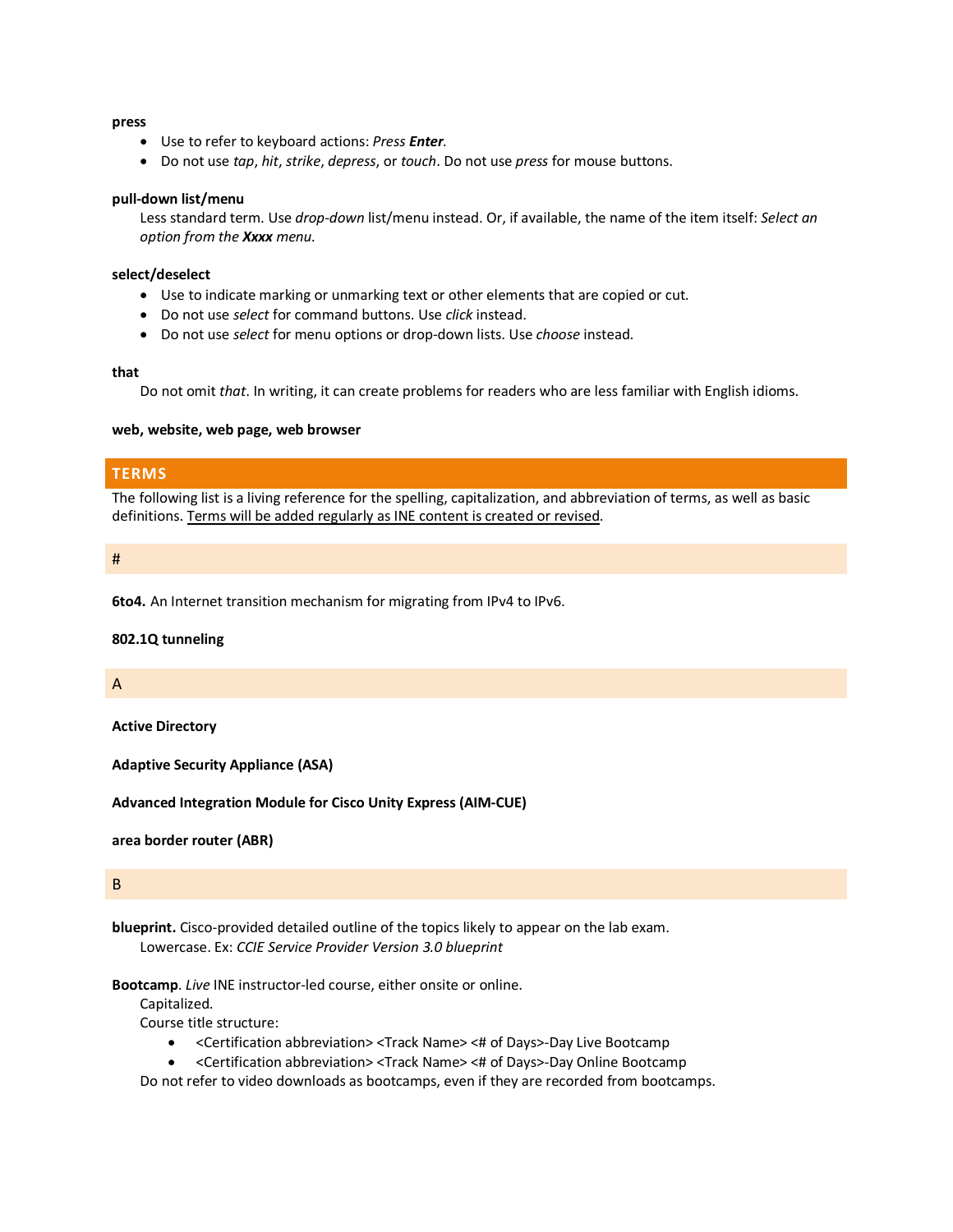**Border Gateway Protocol (BGP)**. An Exterior Gateway Protocol (EGP) used to send information between gateway routers on the Internet.

## C

**Cisco Certified Design Expert (CCDE)**. Cisco certification title.

**Cisco Certified Internetwork Expert (CCIE)**. Cisco certification title.

**Cisco Certified Network Associate (CCNA)**. Cisco certification title.

**Cisco Certified Network Professional Voice (CCNP)**. Cisco certification title.

**Cisco Unified Communications Manager (CUCM)**. An IP-based communications system integrating voice, video, data, and mobility products and applications.

**Cisco Unified Personal Communicator (CUPC)**. The client application that integrates into the Cisco Unified Presence Server (CUPS).

**Cisco Unified Presence server (CUPS)**. A [Session Initiation Protocol](http://www.ietf.org/html.charters/sip-charter.html) (SIP)-based technology that allows interaction with applications, endpoints, and other Presence-enabled environments.

#### **class-on-demand**

Do not use.

**command-line interface (CLI)**. The primary interface for entering configuration and monitoring commands to the security appliance.

#### D

#### **daisy-chain**

**Data Center**. Cisco certification path. Always capitalize.

**Domain Name System (DNS)**. A hierarchical distributed naming system for computers, services, or any resource connected to the Internet or a private network.

**Dynamic Host Configuration Protocol (DHCP)**. A protocol that is used to dynamically allocate and assign IP addresses.

Not usually necessary to spell out.

**Dynamips**. An emulator program that emulates Cisco routers. Dynamips runs on Linux, Mac OS X, or Windows and can emulate the hardware of the Cisco series routing platforms by directly booting an actual Cisco IOS software image into the emulator.

#### E

#### **Enhanced Interior Gateway Routing Protocol (EIGRP)**

**Ethernet**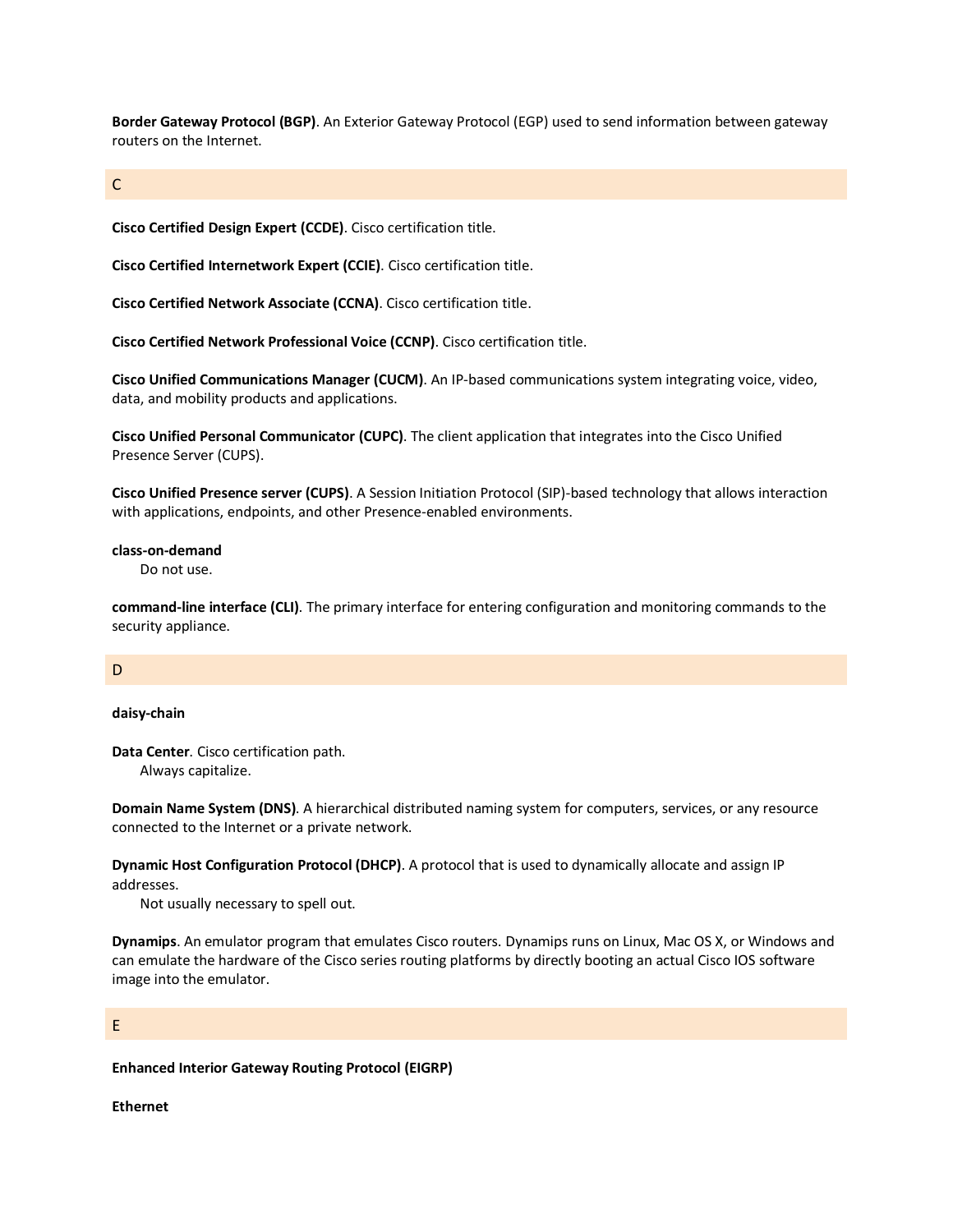#### **EtherChannel**

**EtherSwitch**. Cisco service module. Note capitalization.

#### **Fast Ethernet**

F

#### **Frame Relay switch**

**fully qualified domain name (FQDN)**. A domain name that specifies its exact location in the tree hierarchy of the Domain Name System (DNS).



**hostname**

I

**IEOC**. The INE Online Community [\(http://www.IEOC.com\)](http://www.ieoc.com/)

**Implementing Cisco IOS Network Security (IINS)**. CCNA exam name.

**Integrated Routing and Bridging (IRB)**

**Internet**

**Internet Control Message Protocol (ICMP)**

**Internet Group Management Protocol (IGMP)**

**Intrusion Prevention System (IPS)**. A proactive protection technology that provides security at the network level.

**IPS Device Manager (IDM)**

**Internet Protocol security (IPsec)**. Also "IP security." A framework of open standards that provides data confidentiality, data integrity, and data authentication between participating peers.

**Internet Service Provider (ISP)**. Company that provides Internet access to other companies and individuals. Not usually necessary to spell out.

**inter-switch**

**Inverse-ARP**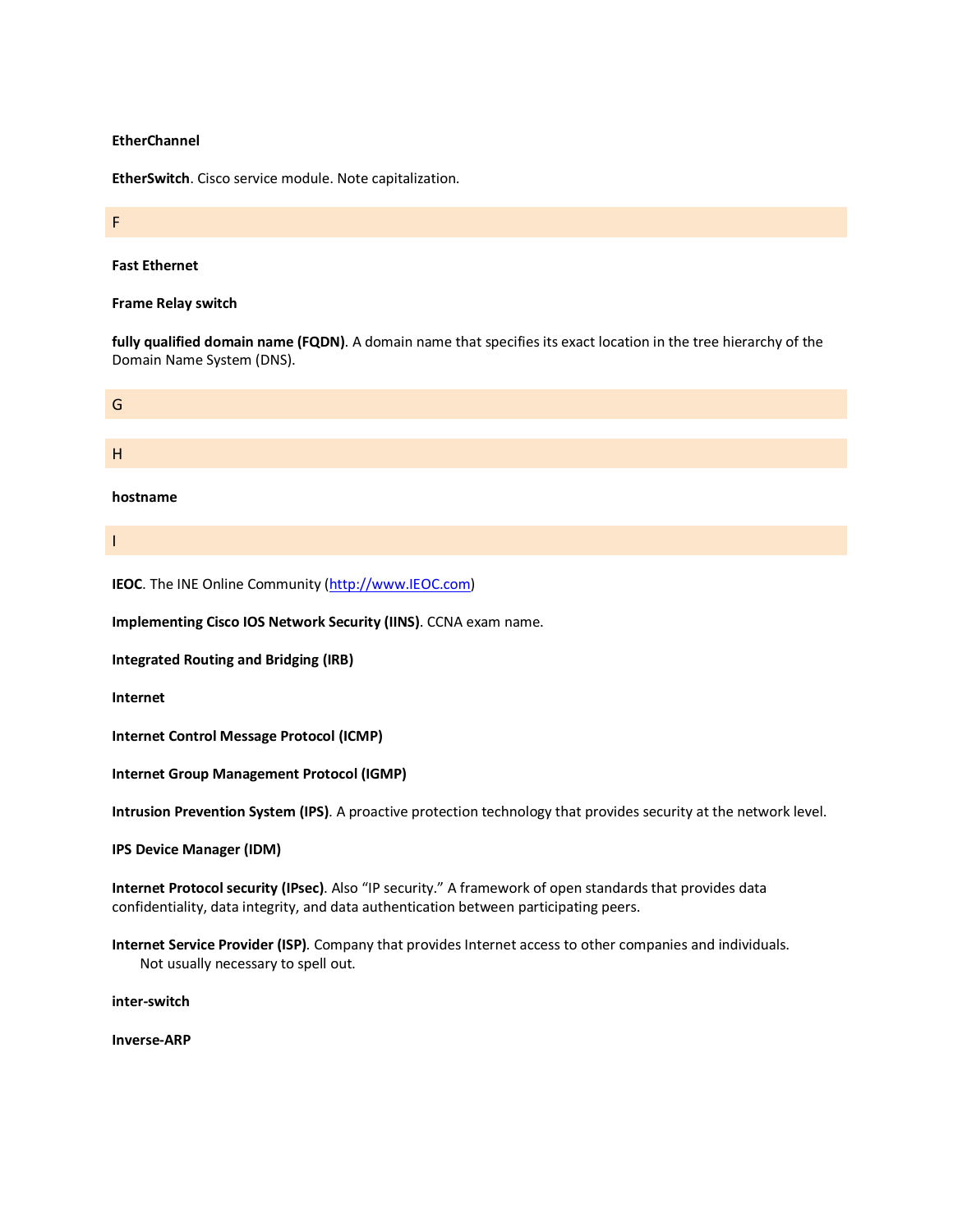**IPv4, IPv6 (Internet Protocol version** *x***)**. Version of the Internet Protocol (IP) developed by the IETF that defines how computers communicate over a network. IPv6 is intended to succeed IPv4 to accommodate the need for additional IP addresses.

Not usually necessary to spell out.

**Java**

J

**JavaScript**

K

Knowledgebase. One of INE's **Support Center** offerings.

One word, capitalized.

L

## **lab exam**

Only capitalize when part of an exam name: *CCIE Lab Exam, CCIE Security Lab Exam v4.0*

#### **lab rack**

Lowercase unless part of an official title: *Routing & Switching Lab Racks*

## **Layer 2 Tunnel Protocol (L2TP)**

**local area network (LAN)**. A network residing in one location, such as a single building or campus. Not usually necessary to spell out.

#### **loopback**

Lowercase for generic use.

## M

**Media Access Control (MAC)**.

Not usually necessary to spell out.

## **Members account, Members site**

Plural, capitalized.

## **Mock Lab**

Capitalized.

## **Multiprotocol Label Switching (MPLS)**

**multicast**

**multihop**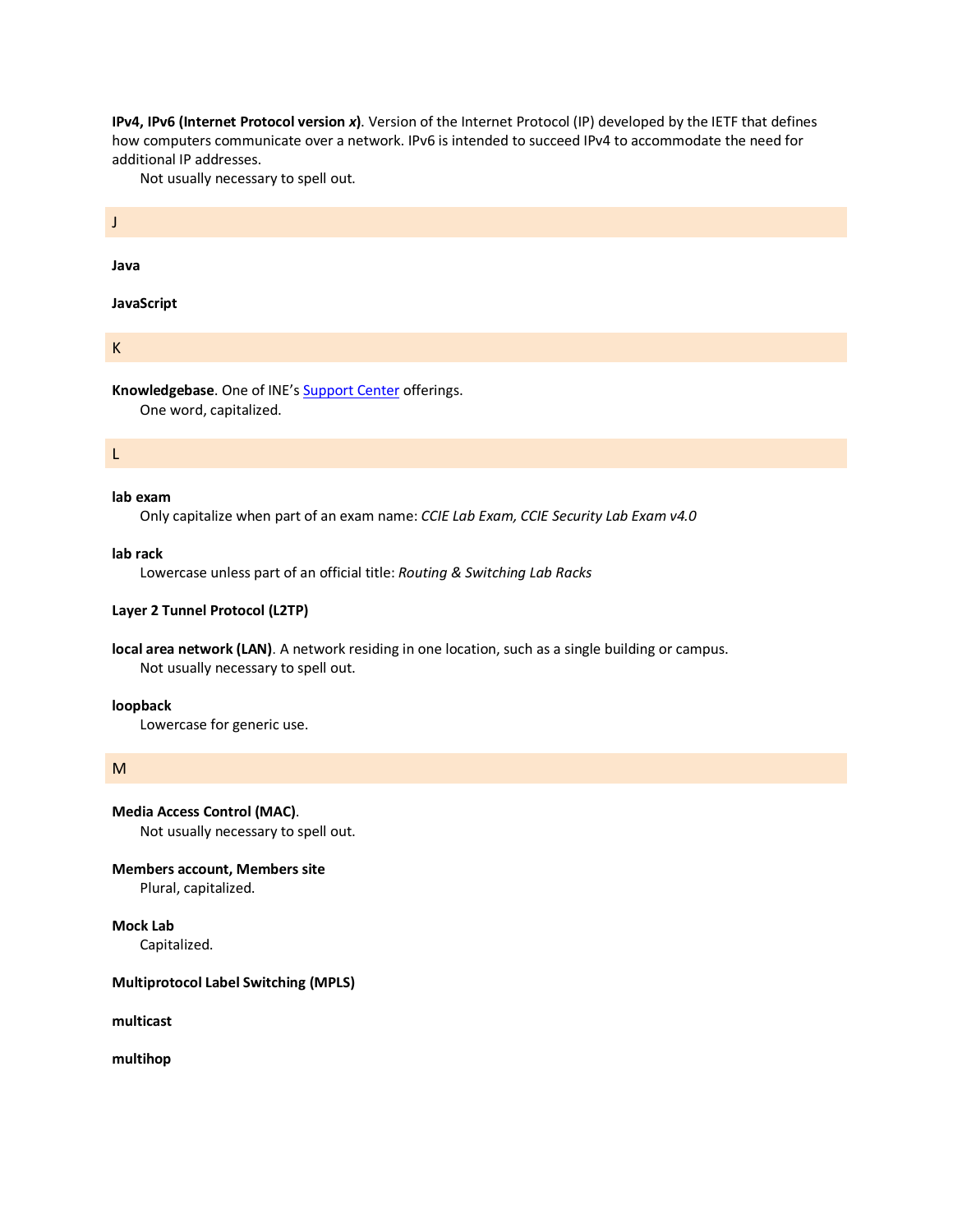N

**network address translation (NAT)**. Mechanism for reducing the need for globally unique IP addresses. NAT allows an organization with addresses that are not globally unique to connect to the [Internet](http://www.cisco.com/en/US/docs/security/asa/asa80/configuration/guide/glossary.html%23wp1021492) by translating those addresses into a globally routable address space.

#### O

**Open Shortest Path First (OSPF)**

P

**permanent virtual circuit (PVC)**

**Power over Ethernet (POE)**

**Public Switched Telephone Network (PSTN)**. A telecommunications network that connects telephones around the country.

## Q

**Quality of Service (QoS)**. Measure of performance for a transmission system that reflects its transmission quality and service availability.

### R

#### **rack rental**

Lowercase unless part of an official product name.

**read-only**

Always hyphenated.

**Real-Time Monitoring Tool (RTMT)**

**Remote Desktop Connection (RDC)**

## **RIPng**

#### **Routing & Switching**. Cisco certification path.

Always capitalize, and use & instead of "and." Spell out at first instance in each reference document, workbook, or slide deck: *Routing & Switching (R&S)*

S

**Security**. Cisco certification path. Always capitalize.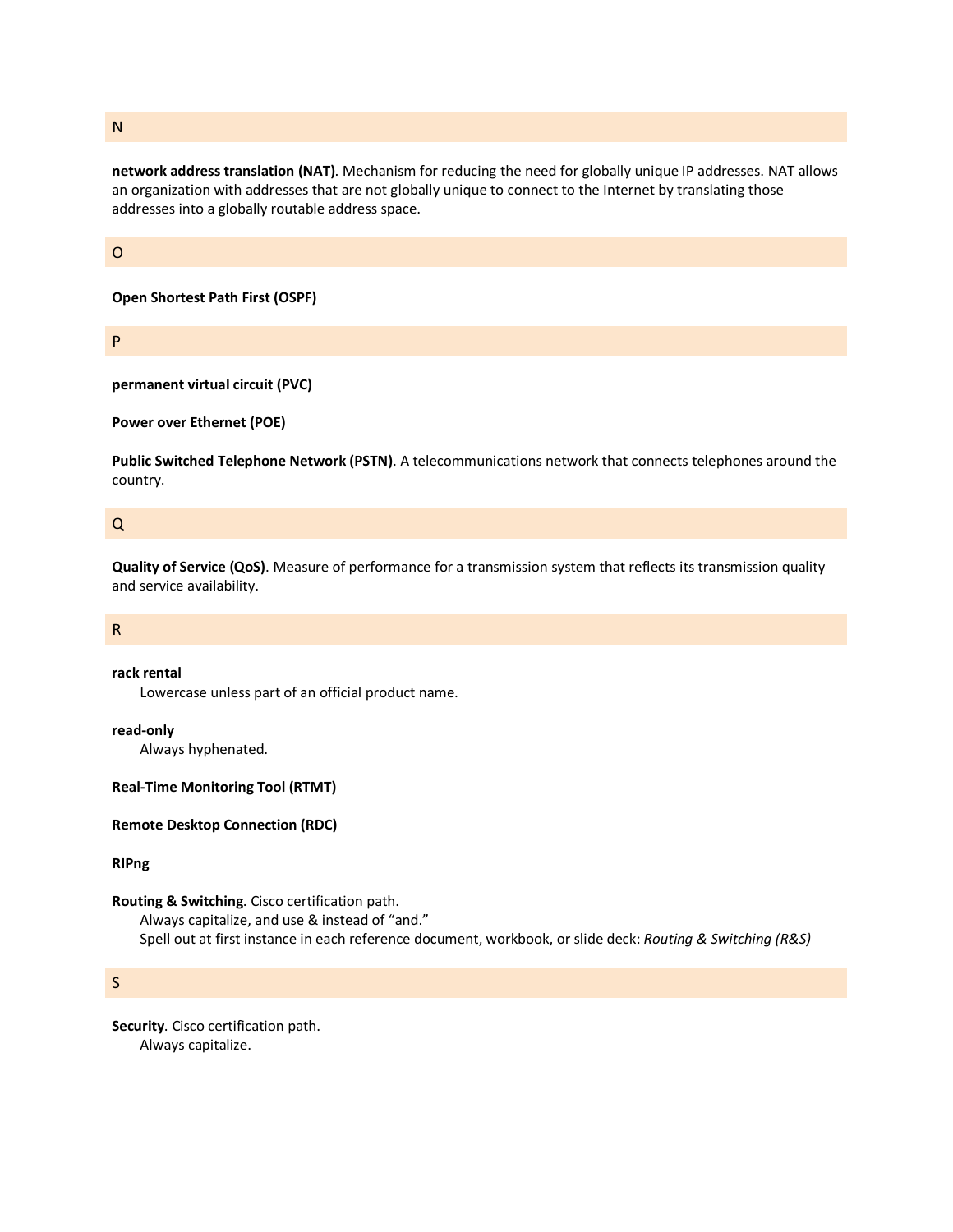**Service Provider**. Cisco certification path.

Always capitalize. Spell out at least at first instance per document or workbook: *Service Provider (SP)*

**Session Initiation Protocol (SIP)**. Offers many of the same architectural features as H.323, but relies on IP-specific technologies such as DNS. It also incorporates the concept of fixed port numbers for all devices and allows for the use of proxy servers.

**Skinny Client Control Protocol (SCCP)**. A Cisco-proprietary protocol used between Cisco Call Manager and Cisco [VoIP](http://www.cisco.com/en/US/docs/security/asa/asa80/configuration/guide/glossary.html%23wp1022125) phones.

#### **Step**

Use initial capitalization for *Step* in cross-references to specific steps in Procedures: *Repeat Step 2 for each configuration; then proceed to Step 3*.

## **Survivable Remote Site Telephony (SRST)**

## T

**Transmission Control Protocol (TCP)**. Connection-oriented transport layer protocol that provides reliable full-

duplex data transmission.

Not usually necessary to spell out.

**telnet**. A client program that implements the Telnet terminal-emulation protocol.

Generally lowercase. All caps (TELNET) is not usually necessary, as the letters do not serve to abbreviate words.

Capitalize (Telnet) to refer to the protocol itself.)

## U

**unicast**

**User Datagram Protocol (UDP)**

V

#### **Video Course Download.**

Capitalized as part of INE course title.

Course title structure:

<Certification abbreviation> <Track Name> Video Course Download

Do not refer to video downloads as bootcamps, even if they are recorded from bootcamps.

**video-on-demand**. Do not use.

## **Virtual Network Computing (VNC)**

**VLAN**. Virtual LAN. A group of devices on one or more LANs that are configured so that they can communicate as if they were attached to the same physical network cable, when in fact they are located on a number of different LAN segments. See also *local area network (LAN)*.

Not usually necessary to spell out.